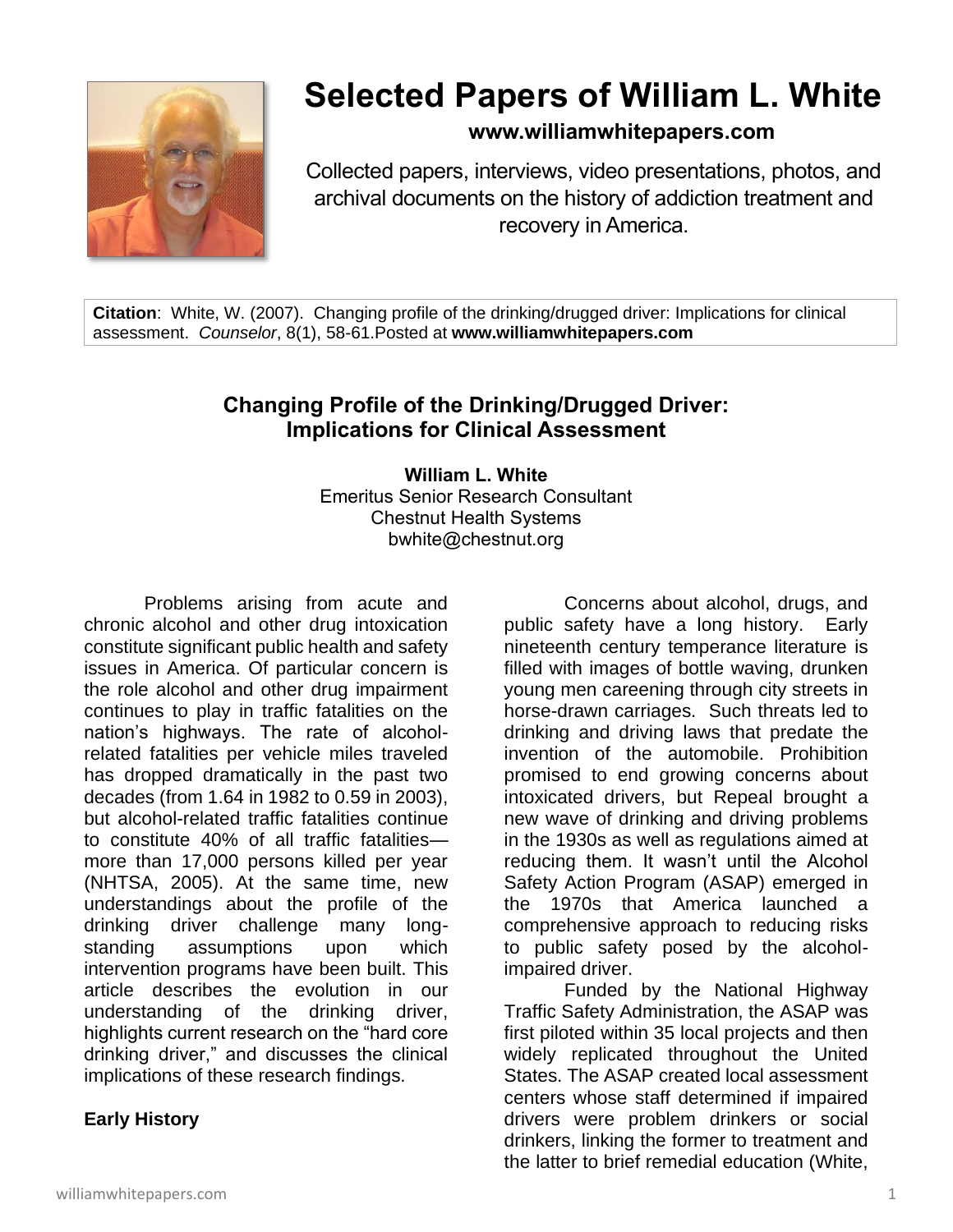2004). This system provided an efficient means of processing hundreds of thousands of offenders arrested for driving under the influence (DUI), but came under increasing criticism in the mid-1980s (Kramer, 1986). Evaluations revealed that the ASAP programs were lowering recidivism among the less problematic drinkers but were not producing reductions in rates of alcoholrelated crashes (Nichols, 1990). It turns out the ASAP model was based on the "myth of the social drinking DUI offender" (Crancer, 1986)—a myth that continues to influence arrest, evaluation, sentencing, and treatment decisions. This myth is historically rooted in three flawed assumptions.

The first assumption was that the DUI offender is generally a law-abiding citizen he or she is not a criminal. This assumption was challenged by studies revealing that 40- 70% of first-time DUI offenders had prior criminal offenses, most of them alcohol and drug related, e.g., illegal possession of alcohol or controlled substances, illegal transportation of alcohol, disorderly conduct, larceny, criminal damage to property, resisting arrest, public urination, and assault and battery (Taxman & Piquero, 1998; Chang & Lapham, 1996). Collectively, these studies portrayed the DUI offender as anything but an otherwise model citizen and a significant threat to public safety.

The second assumption was that the majority of DUI offenders are not alcoholics or problem drinkers, but social drinkers whose impaired driving represented an isolated error in judgment. This assumption was challenged by studies finding that:

- It takes between 100 and 2000 repetitions of impaired driving violations to statistically generate one arrest (Borkenstein, 1975; Jones & Joscelyn, 1978; Voas & Hause, 1987; NHTSA, 2001).
- The accuracy of alcohol use disorder diagnoses among DUI offenders is seriously compromised by reliance on self-report data, with the rate of retrospective alcohol dependence diagnoses tripling in five-year followup studies (Lapham, C'de Baca, McMillan, & Hunt, 2004).
- The majority (most studies now suggesting between 70-80%) of DUI offenders are experiencing significant problems in their relationship with alcohol and/or other drugs (Timken, 1999; Lapham, Smith, C'de Baca et al., 2001).
- The percentage of drivers registering a detectable amount of alcohol in their bloodstream has dropped significantly since the mid-1970s (Yi, Williams, & Dufour, 2002), indicating that the number of social drinking drivers are shrinking, leaving in their wake a residual pool of "hard core drinking drivers" (Simpson & Mayhew, 1991).

The third flawed assumption was that DUI offenders could be educated to moderate their drinking patterns and reduce their threat to public safety. The most methodologically rigorous evaluation of the early ASAP programs concluded that remedial education produced increased knowledge about the effects of drinking and driving but did not reduce rates of drinking and driving, re-arrest, or involvement in future alcohol-related crashes (Nichols & Ellingstad, 1978; Nichols, Ellingstad, & Reis, 1980).

## **The "Hard Core Drinking Driver"**

The total pool of drinking/drugged drivers represents millions of American citizens, but recent studies confirm that the majority of total impaired driving trips are committed by a much smaller core of "hard core drinking/drugged drivers" (HCDD). This group is made up of individuals who, despite education, threats, and punishments, continue to drive frequently (at least monthly) at high BAC levels (above 0.15%) (Simpson, Beirness, Robertson, Mayhew, & Hedlund, 2004). Two recent studies highlight the profile of the hard core drinking driver (White & Gasperin, in press; Syrcle & White, 2006). HCDDs (those at highest risk for rearrest for DUI and/or future involvement in an alcohol-related crash) are predominately single, separated and divorced males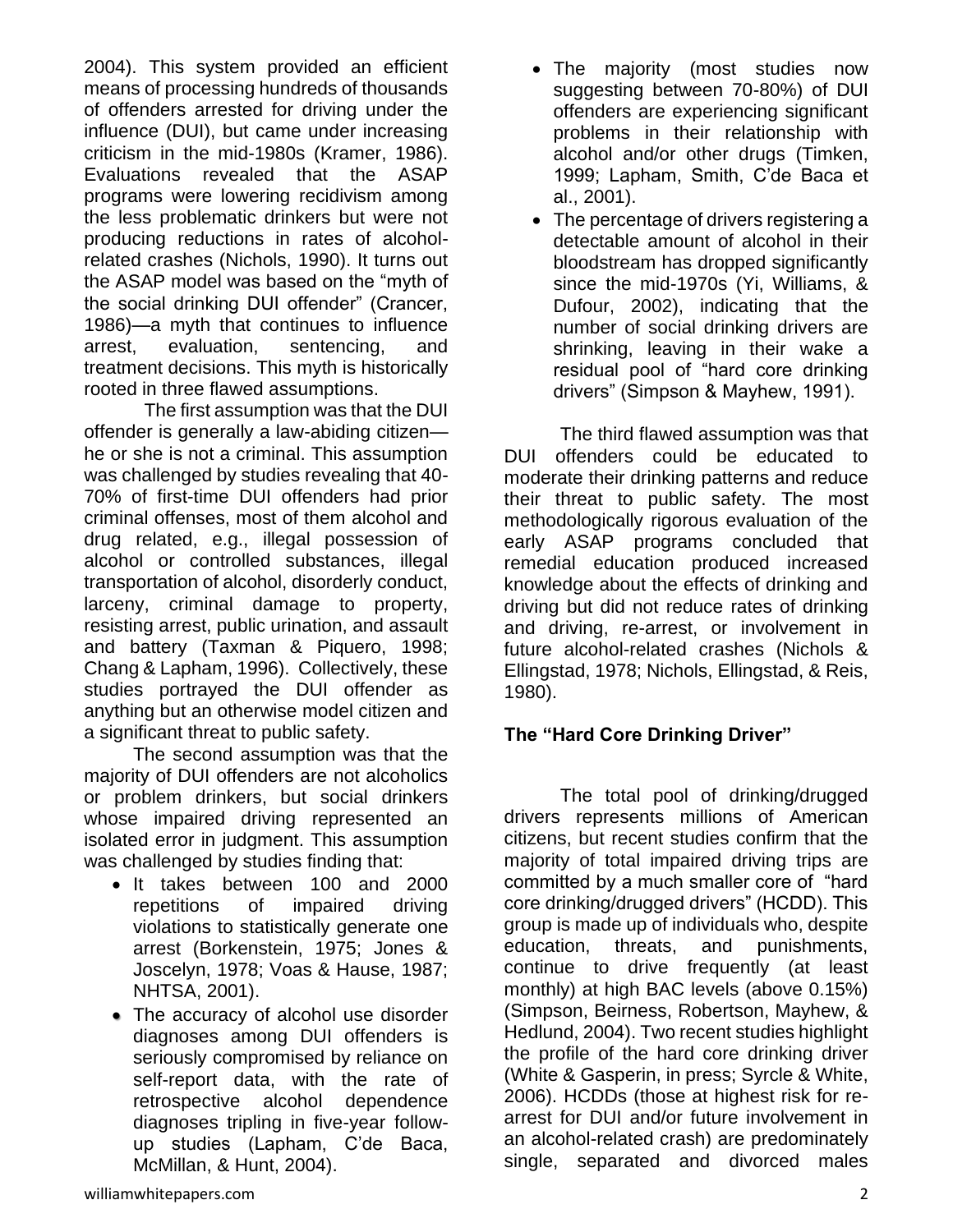between the ages of 25-45 with 12 or fewer years of education transiently employed in non-white collar positions and who are enmeshed in a social network of heavy drinkers and drinking drivers. HCDDs are distinguished from non-recidivist offenders by greater family histories of AOD problems; prior exposure to drinking and driving by parent and peer role models; early age of onset of regular drinking (age 14 or earlier); early onset smoking, heavy smoking, and failed efforts to stop smoking; and past year use of drugs other than alcohol. Their first DUI arrest was likely to be characterized by a high BAC (greater than .15) without gross signs of intoxication, collateral charges, and refusal to take a Breathalyzer test. HCDDs believe they can drive safely after consuming large amounts of alcohol, believe penalties for impaired driving should be less severe, and perceive their arrest for impaired driving is a product of bad luck or targeting by police. They are more likely than nonrecidivists to have criminal arrests predating their first DUI arrest; have prior DUI arrests in which consequences were avoided, delayed, or minimized; and to have high-risk driving records (e.g., multiple moving violations, prior crashes). In terms of clinical history, HCDDs are more likely to report symptoms of, and/or prior treatment of, psychiatric illness; medical/criminal histories reflecting injury to self and others; and are more likely to exhibit diminished capacity for empathy, guilt, remorse, failure to take personal responsibility, impulsivity, risktaking, and aggression.

#### **Clinical Implications**

The majority of those arrested for impaired driving either already have, are in the process of developing, or will go on to develop a significant problem in their relationship with alcohol and/or other drugs. Traditionally, addiction professionals were asked to answer two questions related to the impaired driver: 1) Does he or she have an alcohol problem and if so, how severe? 2) How can this problem be best resolved, e.g., recommendations that could influence

judicial sentencing or probation supervision. It was assumed that answers to these questions would address the larger question of threat to public safety and how that threat could be minimized. But data on HCDDs suggests that effectively evaluating of the degree of the future threat to public safety and containing that threat require a far more comprehensive assessment process and more sophisticated intervention technologies than those traditionally offered.

The changing profile of the alcohol/drug impaired driver and growing recognition of the inordinate role HCDDs play in the total volume of impaired driving trips suggest the need for sophisticated global assessment instruments and advanced interviewing protocol whose conclusions can be used to guide evaluation, prosecution, sentencing, treatment, probation monitoring, and license reinstatement/denial decisions. The growing presence of drugs other than alcohol as threats to highway safety suggests the need for 1) better technologies for the identification, field evaluation, and arrest of drug-impaired drivers, 2) assessment instruments that evaluate the whole spectrum of psychoactive drug use, 3) an expanded menu of treatment options for impaired drivers whose primary dependence is upon a drug other than alcohol, and 4) increased use of drug testing as a monitoring tool for the DUI offender. The clinical profile of the HCDD further warrants more comprehensive assessment protocol (focused on broader driving, criminal, and psychiatric histories), more intense and enduring treatment options, and sustained monitoring of post-treatment status and assertive early re-intervention strategies.

The development of public safety measures to address the threats posed by alcohol- and drug-impaired drivers must be dynamic and accommodate changes in global patterns of substance use, changes in the profile of the American drinking driver, and changes in the characteristics of those increasingly recognized as "hard core drinking/drugged drivers".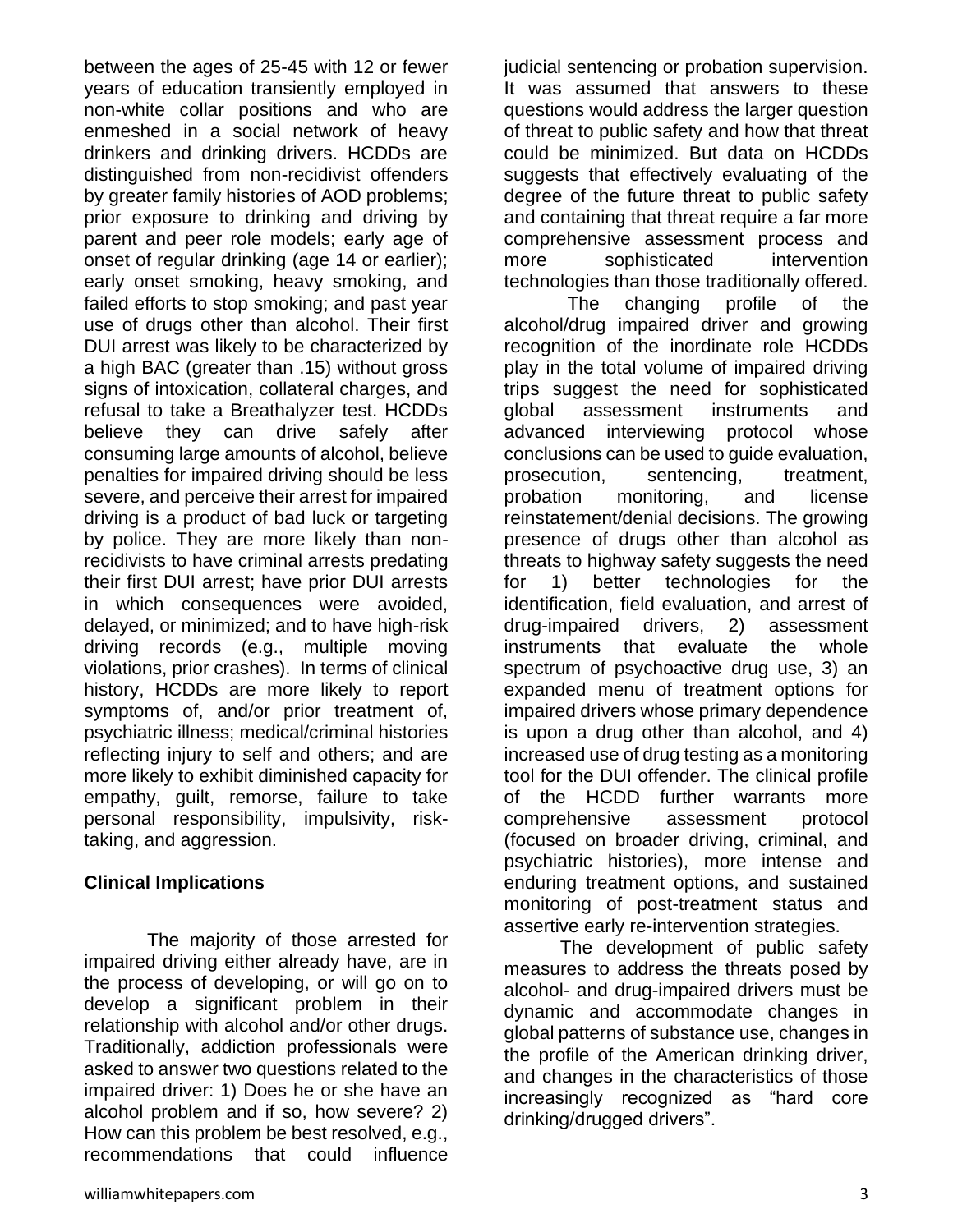**Acknowledgement:** Support for this article was provided by a grant from the Illinois Department of Transportation to the Institute for Legal and Policy Studies, University of Illinois-Springfield.

**About the Author**: William L. White, MA is a Senior Research Consultant at Chestnut Health Systems (bwhite@chestnut.org) and is the author of *Slaying the Dragon: The History of Addiction Treatment and Recovery in America*.

#### **References**

- Borkenstein, R. F. (1975). Problems of enforcement, adjudication, and sanctioning. In S. Israelstam, & S. Lambert (Eds.), *Alcohol, drugs and traffic safety* (pp. 655-662). Toronto, Ontario: Addiction Research Foundation of Ontario.
- Chang, I., & Lapham, S. C. (1996). Validity of self-reported criminal offenses and traffic violations in screening of drivingwhile-intoxicated offenders. Alcohol and Alcoholism, 31(6), 583-590.
- Crancer, A. (1986, April). *The myth of the social drinker-DUI driver.* Presented at the meeting of the American Society on Alcoholism and Other Drug Dependence (AMSAODD) and the Research Society on Alcoholism (RSA), San Francisco, CA.
- Jones, R., & Joscelyn, K. (1978). *Alcohol and highway safety: A review of the state of the knowledge.* (Technical Report DOT HS 803714). Washington, DC: National Highway Traffic Safety Administration.
- Kramer, A. L. (1986). Sentencing the drunk driver: A call for change. *Alcoholism Treatment Quarterly, 3*(2), 25-35.
- Lapham, S. C., C'de Baca, J., McMillan, G., & Hunt, W. (2004). Accuracy of alcohol diagnosis among DWI offenders referred

for screening. *Drug and Alcohol Dependence, 76*(2), 135-141.

- Lapham, S. C., Smith, E., C'de Baca, J., Chang, I., Skipper, B. J., Baum, G., & Hunt, W. C. (2001). Prevalence of psychiatric disorders among persons convicted of driving while impaired. *Archives of General Psychiatry, 58*(10), 943-949.
- Nichols, J. L., & Ellingstad, V. S. (1978). *An experimental evaluation of the effectiveness of short term education and rehabilitation programs for convicted drunk drivers.* Paper presented at the National Conference on Alcoholism Annual Forum, St. Louis, MO.
- Nichols, J. L., Ellingstad, V. S., & Reis, R. E. (1980). *The effectiveness of education and treatment programs for drinking drivers: A decade of evaluation.* Paper presented at the 9th International Conference on Alcohol, Drugs and Traffic Safety, Stockholm, Sweden.
- Nichols, J. L. (1990). Treatment vs. deterrence. *Alcohol Health and Research World, 14*(1), 44-51.
- NHTSA. (2001). *Traffic Safety Facts, 2001: Alcohol.* Washington, DC: National Highway Traffic Safety Administration.
- NHTSA. (2005). *Alcohol involvement in fatal motor vehicle traffic crashes, 2003*. Washington DC: National Highway Traffic Safety Administration's National Center for Statistics and Analysis.
- Simpson, H. M., Beirness, D. J., Robertson, R. D., Mayhew, D. R., & Hedlund, J. H. (2004). Hard core drinking drivers. *Traffic Injury Prevention, 5*(3), 261-269.
- Simpson, H. M., & Mayhew, D. R. (1991). *The hard core drinking driver*. Ottawa, Canada: Traffic Injury Research Foundation.